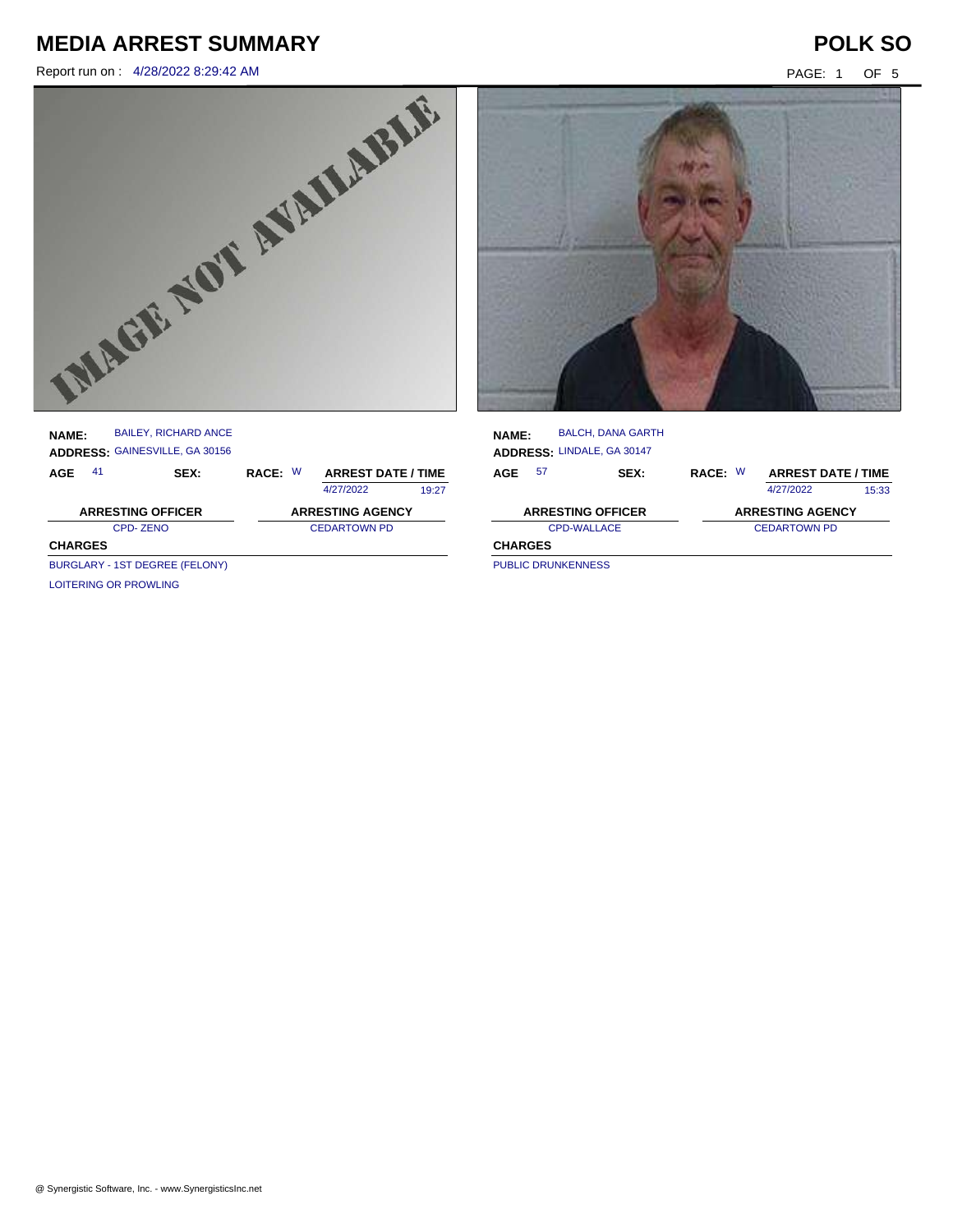Report run on : 4/28/2022 8:29:42 AM PAGE: 2 OF 5



| <b>NAME:</b>   |    | <b>CRIDER. STEVEN KANE</b>                                          |         |                           |       |  |
|----------------|----|---------------------------------------------------------------------|---------|---------------------------|-------|--|
|                |    | <b>ADDRESS: CEDARTOWN, GA 30125</b>                                 |         |                           |       |  |
| AGE            | 22 | SEX:                                                                | RACE: W | <b>ARREST DATE / TIME</b> |       |  |
|                |    |                                                                     |         | 4/27/2022                 | 22:51 |  |
|                |    | <b>ARRESTING OFFICER</b>                                            |         | <b>ARRESTING AGENCY</b>   |       |  |
|                |    | <b>PCPD SELF</b>                                                    |         | POLK CO PD                |       |  |
| <b>CHARGES</b> |    |                                                                     |         |                           |       |  |
|                |    | METHAMPHETAMINE- POSSESSION OF                                      |         |                           |       |  |
|                |    | METHAMPHETAMINE- POSSESSION OF                                      |         |                           |       |  |
|                |    | POSSESSION OF TOOLS FOR COMMISSION OF A CRIME                       |         |                           |       |  |
|                |    | POSSESSION OF TOOLS FOR COMMISSION OF A CRIME                       |         |                           |       |  |
|                |    | POSSESSION OF A SCHEDULE IV CONTROLLED SUBSTANCE                    |         |                           |       |  |
|                |    | POSSESSION OF A SCHEDULE IV CONTROLLED SUBSTANCE                    |         |                           |       |  |
|                |    | MARIJUANA- PURCHASE, POSSESSION, MANUFACTURE, DISTRIBUTION, OR SALE |         |                           |       |  |
|                |    | POSESSION OF MARIJUANA                                              |         |                           |       |  |
|                |    | DRUGS NOT IN ORIGINAL CONTAINER                                     |         |                           |       |  |
|                |    | POSSESSION AND USE OF DRUG RELATED OBJECTS                          |         |                           |       |  |
|                |    | <b>FAILURE TO MAINTAIN LANE</b>                                     |         |                           |       |  |
|                |    |                                                                     |         |                           |       |  |



| <b>NAME:</b>   |    | <b>HARRELL, CARISSA LEIGH</b>                                       |         |                           |       |
|----------------|----|---------------------------------------------------------------------|---------|---------------------------|-------|
|                |    | <b>ADDRESS: CEDARTOWN, GA 30125</b>                                 |         |                           |       |
| AGE            | 19 | SEX:                                                                | RACE: W | <b>ARREST DATE / TIME</b> |       |
|                |    |                                                                     |         | 4/27/2022                 | 22.44 |
|                |    | <b>ARRESTING OFFICER</b>                                            |         | <b>ARRESTING AGENCY</b>   |       |
|                |    | <b>PCPD SELF</b>                                                    |         | POLK CO PD                |       |
| <b>CHARGES</b> |    |                                                                     |         |                           |       |
|                |    | POSSESSION OF A SCHEDULE IV CONTROLLED SUBSTANCE                    |         |                           |       |
|                |    | POSSESSION OF A SCHEDULE IV CONTROLLED SUBSTANCE                    |         |                           |       |
|                |    | POSSESSION OF TOOLS FOR COMMISSION OF A CRIME                       |         |                           |       |
|                |    | PURCHASE, POSSESSION, MANUFACTURE, DISTRIBUTION, OR SALE OF MARIJUA |         |                           |       |
|                |    | VGCSA LESS THAN 1 OZ.                                               |         |                           |       |
|                |    | POSSESSION AND USE OF DRUG RELATED OBJECTS                          |         |                           |       |
|                |    | DRUGS NOT IN ORIGINAL CONTAINER                                     |         |                           |       |
|                |    |                                                                     |         |                           |       |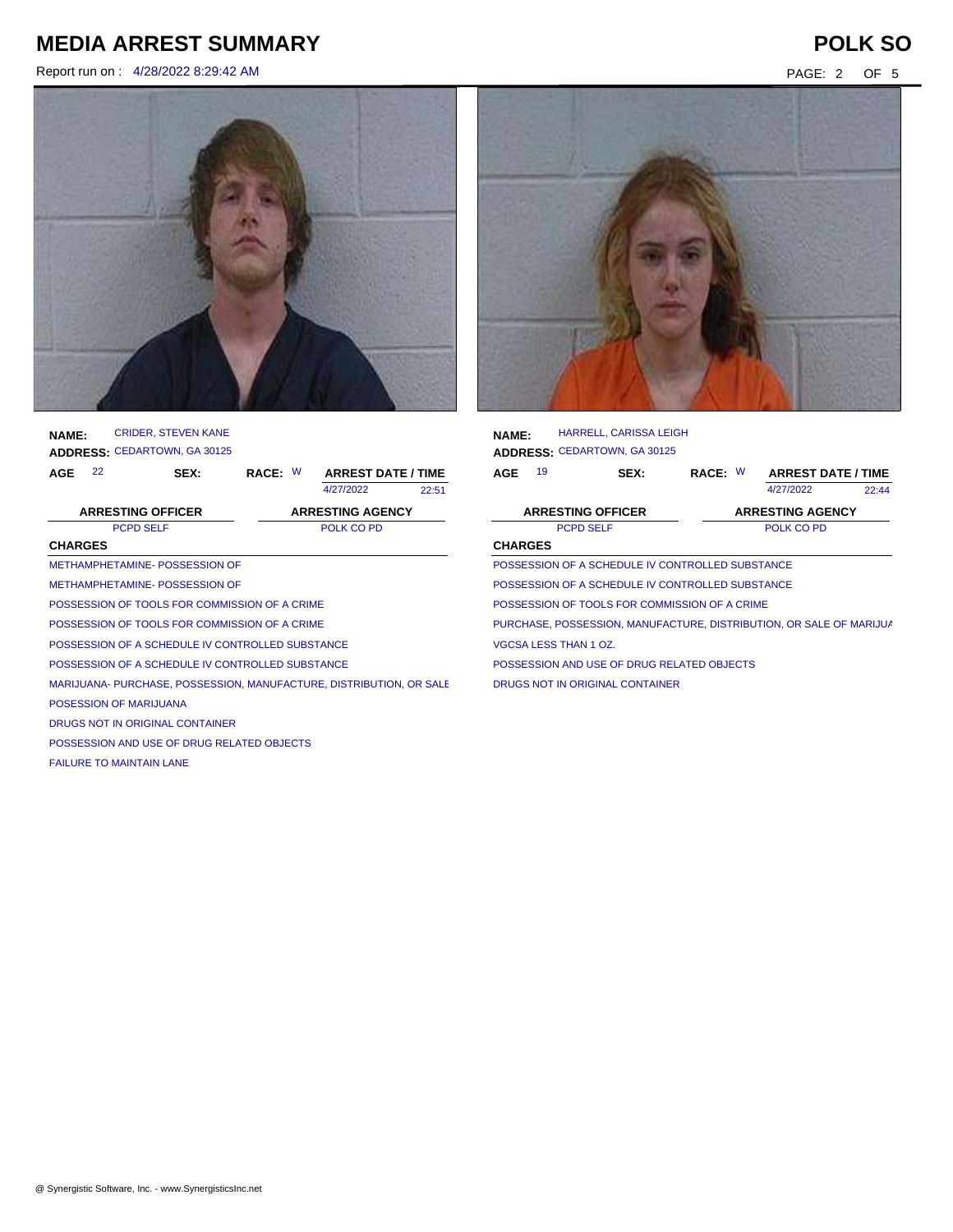Report run on : 4/28/2022 8:29:42 AM PAGE: 3 OF 5



| <b>NAME:</b>   |    | HAYWOOD, STEPHANIE MARIE<br><b>ADDRESS: CEDARTOWN, GA 30125</b> |         |                           |       |
|----------------|----|-----------------------------------------------------------------|---------|---------------------------|-------|
| AGE            | 39 | <b>SEX:</b>                                                     | RACE: W | <b>ARREST DATE / TIME</b> |       |
|                |    |                                                                 |         | 4/27/2022                 | 00:43 |
|                |    | <b>ARRESTING OFFICER</b>                                        |         | <b>ARRESTING AGENCY</b>   |       |
|                |    | <b>PCPD WINKLES</b>                                             |         | POLK CO PD                |       |
| <b>CHARGES</b> |    |                                                                 |         |                           |       |
|                |    | METHAMPHETAMINE-POSSESSION OF                                   |         |                           |       |

POSSESSION OF TOOLS FOR COMMISSION OF A CRIME



| <b>NAME:</b>   |                  | <b>JACKSON, BRANDON WILLIAM</b>                 |            |  |                           |       |
|----------------|------------------|-------------------------------------------------|------------|--|---------------------------|-------|
|                |                  | ADDRESS: CEDARTOWN, GA 30125                    |            |  |                           |       |
| AGE            | 25               | SEX:                                            | RACE: W    |  | <b>ARREST DATE / TIME</b> |       |
|                |                  |                                                 |            |  | 4/27/2022                 | 20:03 |
|                |                  | <b>ARRESTING OFFICER</b>                        |            |  | <b>ARRESTING AGENCY</b>   |       |
|                | <b>PCPD-SELF</b> |                                                 | POLK CO PD |  |                           |       |
| <b>CHARGES</b> |                  |                                                 |            |  |                           |       |
|                |                  | SCHEDULE II CONTROLLED SUBSTANCE- POSSESSION OF |            |  |                           |       |
|                |                  | POSSESSION OF METHAMPHETAMINE                   |            |  |                           |       |
|                |                  | POSSESSION OF TOOLS FOR COMMISSION OF A CRIME   |            |  |                           |       |
|                |                  | <b>OPEN CONTAINER VIOLATION</b>                 |            |  |                           |       |

NO OPERATING BRAKE LIGHTS/SIGNALS



| <b>NAME:</b>   |    | <b>KLEMKE, KARA ASHLEY</b><br>ADDRESS: CEDARTOWN, GA 30125 |         |                           |       |
|----------------|----|------------------------------------------------------------|---------|---------------------------|-------|
| AGE            | 36 | SEX:                                                       | RACE: W | <b>ARREST DATE / TIME</b> |       |
|                |    |                                                            |         | 4/27/2022                 | 21:05 |
|                |    | <b>ARRESTING OFFICER</b>                                   |         | <b>ARRESTING AGENCY</b>   |       |
|                |    | <b>PCPD-SELF</b>                                           |         | POLK CO PD                |       |
| <b>CHARGES</b> |    |                                                            |         |                           |       |
|                |    | <b>BENCH WARRANT- FELONY</b>                               |         |                           |       |



| <b>NAME:</b>             |    | LEE, DANNY EUGENE<br>ADDRESS: ROME, GA 30161 |                         |  |                           |       |  |
|--------------------------|----|----------------------------------------------|-------------------------|--|---------------------------|-------|--|
| AGE                      | 45 | SEX:                                         | RACE: W                 |  | <b>ARREST DATE / TIME</b> |       |  |
|                          |    |                                              |                         |  | 4/27/2022                 | 20:03 |  |
| <b>ARRESTING OFFICER</b> |    |                                              | <b>ARRESTING AGENCY</b> |  |                           |       |  |
|                          |    | JONES, JON                                   |                         |  | <b>POLK SO</b>            |       |  |
| <b>CHARGES</b>           |    |                                              |                         |  |                           |       |  |
|                          |    | <b>BENCH WARRANT- MISDEMEANOR</b>            |                         |  |                           |       |  |
|                          |    | <b>BENCH WARRANT- MISDEMEANOR</b>            |                         |  |                           |       |  |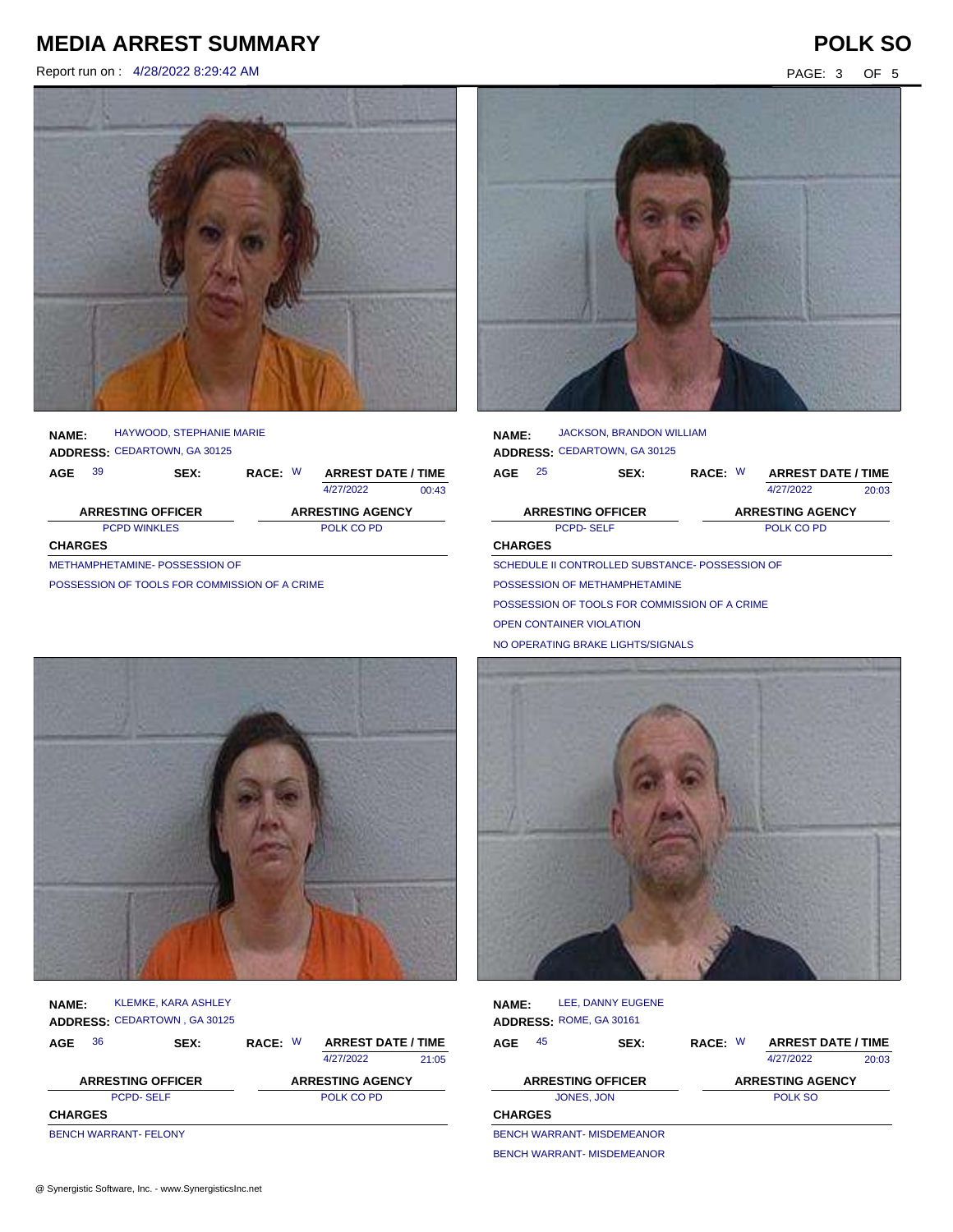Report run on : 4/28/2022 8:29:42 AM PAGE: 4 OF 5





| <b>NAME:</b> |                                                            | <b>MCCAIN, LITTLE WILLIE</b> |                     |                         |                           |       |  |  |  |
|--------------|------------------------------------------------------------|------------------------------|---------------------|-------------------------|---------------------------|-------|--|--|--|
|              | ADDRESS: ROME, GA 30161                                    |                              |                     |                         |                           |       |  |  |  |
| AGE          | 35                                                         | SEX:                         | RACE: B             |                         | <b>ARREST DATE / TIME</b> |       |  |  |  |
|              |                                                            |                              |                     |                         | 4/27/2022                 | 04:08 |  |  |  |
|              | <b>ARRESTING OFFICER</b>                                   |                              |                     | <b>ARRESTING AGENCY</b> |                           |       |  |  |  |
|              |                                                            | <b>CPD BARNETT</b>           | <b>CEDARTOWN PD</b> |                         |                           |       |  |  |  |
|              | <b>CHARGES</b>                                             |                              |                     |                         |                           |       |  |  |  |
|              | POSSESSION OF FIREARM BY CONVICTED FELON OR FIRST OFFENDER |                              |                     |                         |                           |       |  |  |  |
|              |                                                            |                              |                     |                         |                           |       |  |  |  |

GIVING FALSE NAME, ADDRESS, OR BIRTHDATE TO LAW ENFORCEMENT OFFICER TAMPERING WITH EVIDENCE - FELONY

PEDESTRIAN MUST WALK ON SIDEWALK/SHOULDER



| <b>NAME:</b>   | RICHARDS, DAVID JOSEPH<br>ADDRESS: CEDARTOWN, GA 30125 |         |                         |                           |
|----------------|--------------------------------------------------------|---------|-------------------------|---------------------------|
| 38<br>AGE      | SEX:                                                   | RACE: W |                         | <b>ARREST DATE / TIME</b> |
|                |                                                        |         | 4/27/2022               | $00-40$                   |
|                | <b>ARRESTING OFFICER</b>                               |         | <b>ARRESTING AGENCY</b> |                           |
|                | <b>PCPD - TUCKER</b>                                   |         | POLK CO PD              |                           |
| <b>CHARGES</b> |                                                        |         |                         |                           |
|                | METHAMPHETAMINE-POSSESSION OF                          |         |                         |                           |

POSSESSION OF TOOLS FOR COMMISSION OF A CRIME



| <b>NAME:</b>             |    | <b>REED, JONATHAN NICHOLAS</b> |         |                           |       |
|--------------------------|----|--------------------------------|---------|---------------------------|-------|
|                          |    | ADDRESS: ARAGON, GA 30104      |         |                           |       |
| AGE                      | 38 | SEX:                           | RACE: W | <b>ARREST DATE / TIME</b> |       |
|                          |    |                                |         | 4/27/2022                 | 00:31 |
| <b>ARRESTING OFFICER</b> |    |                                |         | <b>ARRESTING AGENCY</b>   |       |
| <b>PCPD MITCHELL</b>     |    |                                |         |                           |       |
|                          |    |                                |         | POLK CO PD                |       |
| <b>CHARGES</b>           |    |                                |         |                           |       |

METHAMPHETAMINE- POSSESSION OF VGCSA LESS THAN 1 OZ.



| NAME:          |    | <b>WALLACE, JAKE BRANDON</b><br>ADDRESS: ROCKMART, GA 30153  |         |                           |       |
|----------------|----|--------------------------------------------------------------|---------|---------------------------|-------|
| AGE            | 36 | SEX:                                                         | RACE: W | <b>ARREST DATE / TIME</b> |       |
|                |    |                                                              |         | 4/27/2022                 | 19.27 |
|                |    | <b>ARRESTING OFFICER</b>                                     |         | <b>ARRESTING AGENCY</b>   |       |
|                |    | <b>DEATON, GREG</b>                                          |         | POLK SO                   |       |
| <b>CHARGES</b> |    |                                                              |         |                           |       |
|                |    | <b>DROBATION VIOLATION EINCERRRITARI E OEEENICE EEI ONIV</b> |         |                           |       |

PROBATION VIOLATION FINGERPRINTABLE OFFENSE-FELONY